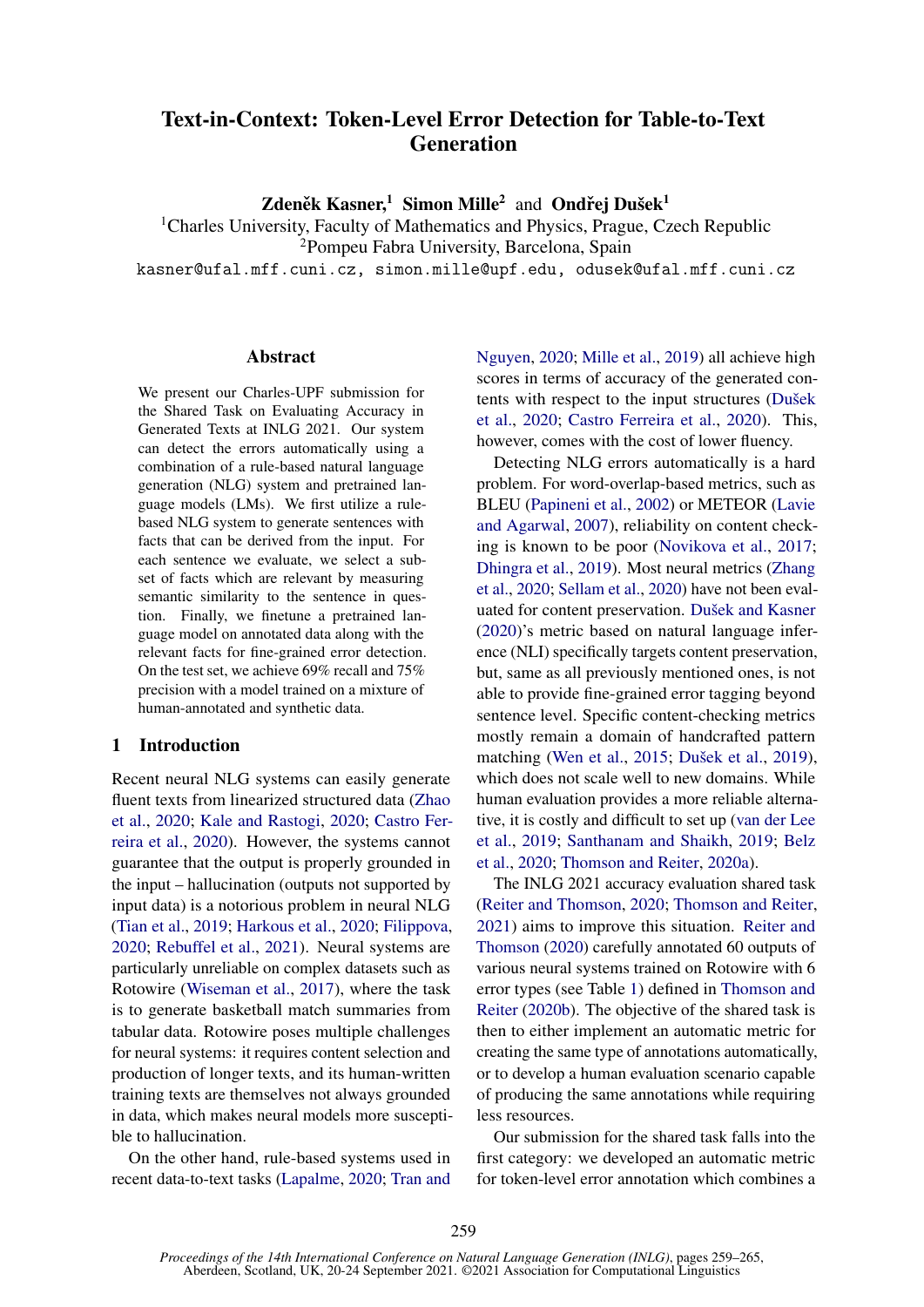<span id="page-1-0"></span>

| <b>NUMBER</b>  | Incorrect number.                                  |
|----------------|----------------------------------------------------|
| <b>NAME</b>    | Incorrect named entity.                            |
| <b>WORD</b>    | Any other incorrect word.                          |
| <b>CONTEXT</b> | A phrase inappropriate for the context.            |
|                | NOT CHECKABLE A statement which cannot be checked. |
| <b>OTHER</b>   | Any other type of mistake.                         |

Table 1: Error categories for the Rotowire dataset.

rule-based generation system with a neural retrieval model and a pretrained neural LM used for error tagging. We evaluated our approach in a crossvalidation scenario to select the best configuration for the shared task. Overall, our system is able to reach 65% error detection F1 score and ranked first out of four automatic submissions in the shared task. The code for our experiments is freely available on Github. $<sup>1</sup>$  $<sup>1</sup>$  $<sup>1</sup>$ </sup>

# 2 Our System

Our system is composed of 3 steps: A rule-based generator for fact descriptions (see Figure [1](#page-2-0) and Section [2.1\)](#page-1-2), a retrieval system for selecting facts relevant for a given sentence (Section [2.2\)](#page-2-1), and a token-level error tagger based on the RoBERTa pretrained LM (Section [2.3\)](#page-2-2). The latter two steps are summarized in Figure [2.](#page-2-3) The LM tagger is trained on examples provided by shared task organizers, as well as on synthetic data based on the Rotowire training set (Section [2.4\)](#page-3-0).

#### <span id="page-1-2"></span>2.1 Rule-based Fact Descriptions

We use rule-based systems to generate natural language descriptions of facts from the input tables, relating to all players and both teams. The facts are later supplied to the error-checking model for grounding the evaluated sentence (see Section [2.3\)](#page-2-2). We experiment with both *simple* descriptions created by filling in sentence templates, and *compact* descriptions generated using a grammar-based system. The simple system produces about 569 facts/sentences for each game. The compact system generates about 112 sentences per game, i.e., 5 times less; the game descriptions contain the same amount of information but the individual sentences are more syntactically complex.

Facts generated For each game, we first generate every fact in the input table, i.e., 44 facts about the game (hosting team, visiting team, date converted to weekday) and so-called line-score objects

<span id="page-1-1"></span>1 [https://github.com/kasnerz/](https://github.com/kasnerz/accuracySharedTask_CUNI-UPF) [accuracySharedTask\\_CUNI-UPF](https://github.com/kasnerz/accuracySharedTask_CUNI-UPF)

(team name and statistics) and box-score objects (player name, player team, player starting position and their personal statistics).

Subsequently, we generate 85 further facts that can be inferred from the input table. These are based on reading the first 20 human-written summaries in the training data and finding frequently mentioned facts that can easily be derived from input, such as which team won and by how much, comparisons between the team and player raw data (e.g., *Team A dominated the defensive rebounding*, *Team A and Team B committed the same number of fouls*; *Player X was the (second) best scorer of the game/his team*), complex statistics (e.g., *Team A totaled X steals*; *Player X (almost) recorded a double-double*), or an interpretation of some numbers (e.g., *Team A came back in the 4th quarter; Team A was efficient/bad at shooting*).[2](#page-1-3)

Simple descriptions are produced by a templatebased system, with one template per fact. We handcrafted 129 sentence templates to cover all the facts described above. A sentence template looks like the following: "*[PLAYER\_NAME] scored [PTS] points.*", where square brackets indicate variables that are instantiated with the corresponding input values (see Figure [1](#page-2-0) for sample sentences).

Compact descriptions are produced by the FORGe system [\(Mille et al.,](#page-5-5) [2019\)](#page-5-5), which allows for the generation of more compact sentences by instantiating abstract (predicate-argument) templates instead of full sentences for each fact. For instance, the template for the points scored would be: *[PLAYER\_NAME]* ←*A1 provide A2*→ *point NonCore*→*[PTS]*, where A1 and A2 denote the first and second arguments respectively, and Non-Core a non-argumental relation. FORGe receives a series of instantiated templates and performs surface realization in several steps, by first aggregating the templates based on predicate and/or argument identity, and then structuring, linearizing and inflecting components of the sentences. The FORGe grammars were used off-the-shelf, $3$  with cross-sentence referring expression generation deactivated so that each generated sentence can be used on its own. We manually crafted 98 abstract templates and added a description of the included

<span id="page-1-3"></span> $2<sup>2</sup>A$  number of mentioned facts could not be obtained from the Rotowire data, as for instance the player stats per quarter, a career high points total, whether a player is an all-star or not, or if a player scored the winning shot.

<span id="page-1-4"></span><sup>&</sup>lt;sup>3</sup>Minor debugging was needed to cover some new contexts.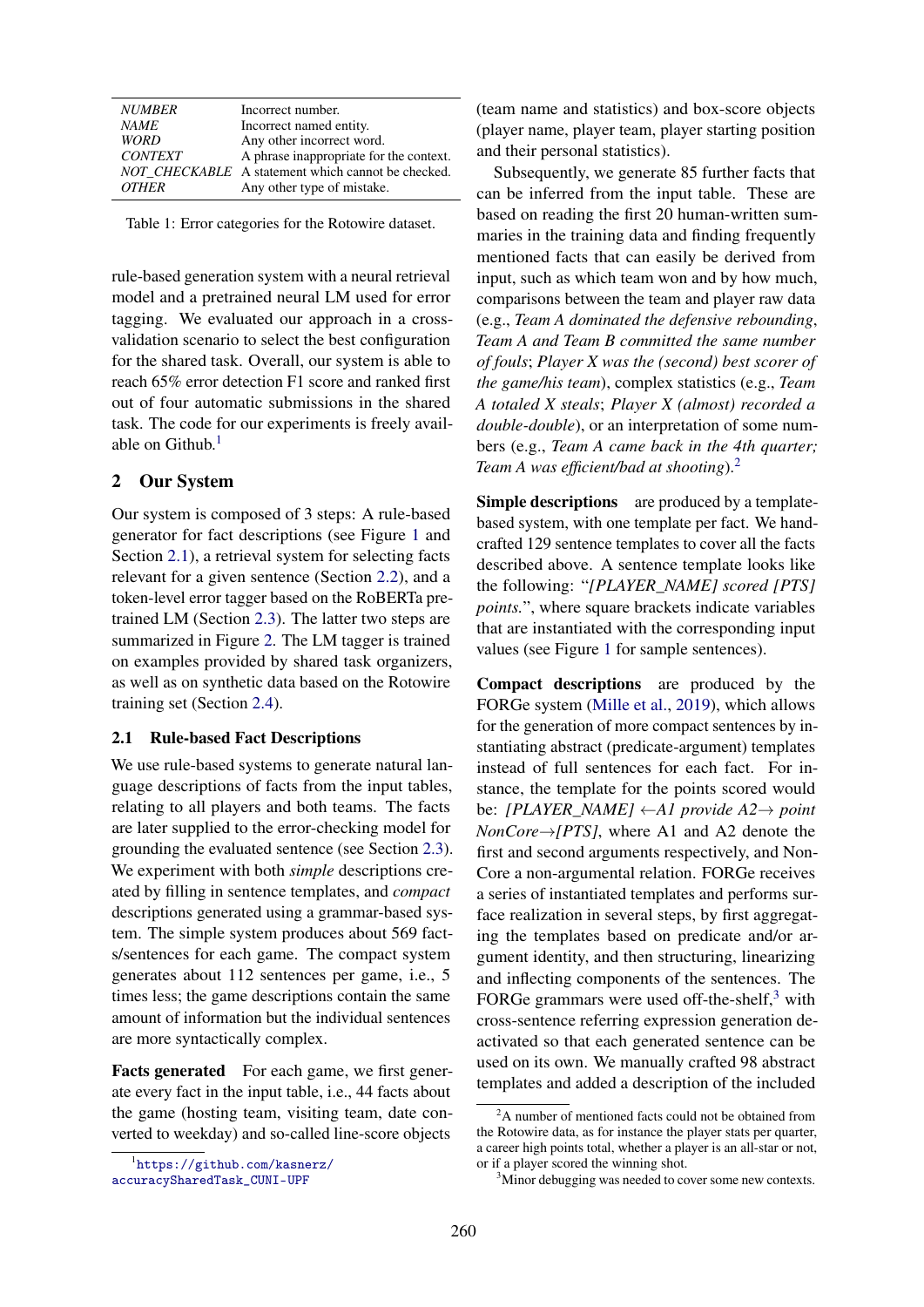<span id="page-2-0"></span>

| Team              | Win | LOSS | Pts | simple (hand-crafted templates)                                                                | compact (FORGe system)                                                                   |
|-------------------|-----|------|-----|------------------------------------------------------------------------------------------------|------------------------------------------------------------------------------------------|
| Mavericks         | 31  | 41   | 86  | • Toronto Raptors won the first half                                                           | • The Toronto Raptors, which were leading                                                |
| Raptors           | 44  | 29   | 94  | by 10 points (54-44).<br>• Toronto Raptors beat Dallas Mavericks                               | at halftime by 10 points (54-44), defeated<br>the Dallas Mavericks by 8 points (94-86).  |
|                   |     |      |     | by 8 points (94-86).                                                                           |                                                                                          |
| Player            | AS  | RB   | РT  | • Patrick Patterson scored 14 points.                                                          | • Patrick Patterson provided 14 points                                                   |
| Patrick Patterson |     |      | 14  | • Patrick Patterson provided 5 rebounds.<br>· Patrick Patterson provided 3 defensive rebounds. | on 5/6 shooting, 5 rebounds, 3 defensive<br>rebounds, 2 offensive rebounds and 1 assist. |
| Delon Wright      | 4   |      |     | · Patrick Patterson provided 2 offensive rebounds.                                             |                                                                                          |
| $\cdots$          |     |      |     | · Patrick Patterson provided 1 assists.                                                        |                                                                                          |

<span id="page-2-3"></span>Figure 1: Rule-based NLG which we use to generate facts from the input data. The facts are used as an input to the error checking model (see Figure [2\)](#page-2-3). We experiment with (a) simple hand-crafted templates and (b) compact sentences generated by the FORGe system.



Figure 2: An overview of our system. First, we generate the facts from the input table with a rule-based NLG system (see Figure [1\)](#page-2-0). For each evaluated sentence  $s$ , we select  $c$  facts with the highest semantic similarity, getting a context C. The pair  $(C, s)$  is given as an input to a pretrained LM for token-level error classification.

lexical units into the FORGe lexicon. For instance, the five simple sentences shown at the bottom of the yellow column in Figure [1](#page-2-0) are covered by a single compact sentence shown at the bottom of the orange column.

# <span id="page-2-1"></span>2.2 Context Retrieval

Since the maximum length of the input sequence for our error-checking model (see Section [2.3\)](#page-2-2) is 512 tokens (about 10% of the total length of the generated sentences  $G$ ), we need to select only a subset of  $G$ , which we refer to as **context**  $C$ . We want to put the relevant sentences into C and filter out the rest to make the error tagging easier. This problem is hard in general, as any string matching (e.g. using numbers or names mentioned in the sentence) will fail on lexical variations.

Our solution is based on selecting sentences with the highest semantic similarity. For each generated sentence  $q_i \in G$ , we measure semantic similarity between  $q_i$  and the evaluated sentence s using Sentence Transformers [\(Reimers and Gurevych,](#page-6-13) [2019\)](#page-6-13).<sup>[4](#page-2-4)</sup> In particular, we embed the sentence tokens by applying mean pooling on the output of

paraphrase-distilroberta-base-v2, getting the embedding vectors  $e_s$  and  $e_{gi}$ . Then we compute the cosine similarity between the embeddings. For the context  $C$ , we select the top  $c$  sentences from  $G$  that have the highest cosine similarity to  $s$ .

### <span id="page-2-2"></span>2.3 LM-based Error Tagger

We use a RoBERTa LM [\(Liu et al.,](#page-5-15) [2019\)](#page-5-15) with a token-level classification head as our errorchecking model. Unlike unsupervised approaches based on examining attention values [\(Thorne et al.,](#page-6-14) [2019;](#page-6-14) [Li et al.,](#page-5-16) [2020\)](#page-5-16) or input perturbations [\(Kim](#page-5-17) [et al.,](#page-5-17) [2020\)](#page-5-17), we train the model directly to predict error categories using annotated data, similarly to [Yoosuf and Yang](#page-6-15) [\(2019\)](#page-6-15).

The model receives an input  $X = (C, s)$ , composed of the context  $C$ , i.e., relevant background facts selected by context retrieval in Section [2.2,](#page-2-1) and the generated sentence s to be tagged. The inputs are separated by the delimiter  $\langle \rangle$ s>. The model is trained to annotate each token in s either with an *OK* label, or with a label corresponding to one of the error categories.

We experiment with two data sources for training the model: (1) gold-standard annotated data

<span id="page-2-4"></span><sup>4</sup> <https://www.sbert.net/>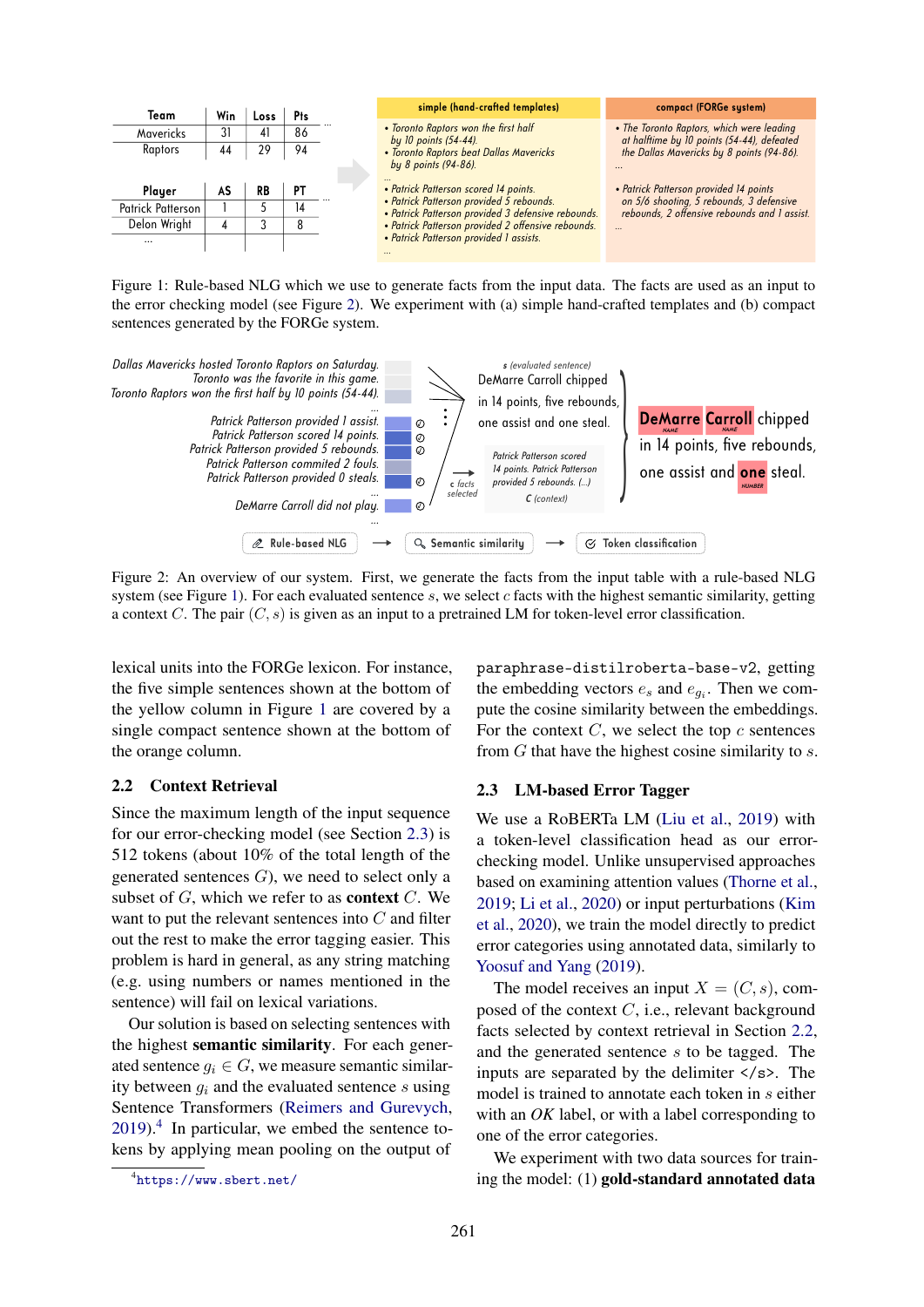<span id="page-3-4"></span>

| <b>Generator</b> | Data            |                  | $EMR = 0.25$ |       | $EMR = 0.5$ |       |       |       | $EMR = 0.75$ |       |       |
|------------------|-----------------|------------------|--------------|-------|-------------|-------|-------|-------|--------------|-------|-------|
|                  |                 | $\boldsymbol{c}$ | R            | P     | F1          | R     | P     | F1    | R            | P     | F1    |
| <b>Simple</b>    | synth           | 5                | 0.123        | 0.723 | 0.210       | 0.165 | 0.512 | 0.250 | 0.310        | 0.323 | 0.316 |
|                  |                 | 10               | 0.138        | 0.737 | 0.232       | 0.181 | 0.549 | 0.272 | 0.328        | 0.400 | 0.360 |
|                  |                 | 20               | 0.137        | 0.741 | 0.231       | 0.179 | 0.559 | 0.271 | 0.327        | 0.433 | 0.373 |
|                  |                 | 40               | 0.165        | 0.712 | 0.268       | 0.199 | 0.560 | 0.294 | 0.296        | 0.436 | 0.353 |
|                  | $synth + human$ | 5                | 0.422        | 0.617 | 0.501       | 0.414 | 0.594 | 0.488 | 0.401        | 0.583 | 0.475 |
|                  |                 | 10               | 0.467        | 0.551 | 0.506       | 0.438 | 0.638 | 0.519 | 0.428        | 0.665 | 0.521 |
|                  |                 | 20               | 0.518        | 0.640 | 0.573       | 0.544 | 0.575 | 0.559 | 0.509        | 0.595 | 0.549 |
|                  |                 | 40               | 0.584        | 0.644 | 0.613       | 0.595 | 0.612 | 0.603 | 0.519        | 0.639 | 0.573 |
| Compact          | synth           | 5                | 0.151        | 0.696 | 0.248       | 0.170 | 0.617 | 0.267 | 0.336        | 0.427 | 0.376 |
|                  |                 | 10               | 0.176        | 0.663 | 0.278       | 0.195 | 0.624 | 0.297 | 0.295        | 0.486 | 0.367 |
|                  |                 | 20               | 0.196        | 0.672 | 0.303       | 0.205 | 0.635 | 0.310 | 0.278        | 0.552 | 0.370 |
|                  |                 | 40               | 0.166        | 0.643 | 0.264       | 0.197 | 0.595 | 0.296 | 0.306        | 0.530 | 0.388 |
|                  | $synth + human$ | 5                | 0.600        | 0.641 | 0.620       | 0.552 | 0.635 | 0.591 | 0.588        | 0.600 | 0.594 |
|                  |                 | 10               | 0.583        | 0.662 | 0.620       | 0.629 | 0.606 | 0.617 | 0.656        | 0.606 | 0.630 |
|                  |                 | 20               | 0.622        | 0.647 | 0.634       | 0.597 | 0.688 | 0.639 | 0.600        | 0.660 | 0.629 |
|                  |                 | 40               | 0.614        | 0.690 | $0.650*$    | 0.609 | 0.630 | 0.619 | 0.611        | 0.630 | 0.620 |

Table 2: Recall (R), precision (P) and F1 scores on development data. c indicates the number of sentences in the context provided to the tagger, EMR stands for entity modification rate. Best recall, precision and F1 scores for both generators (simple and compact) are shown in bold, the submitted model is identified by an asterisk (\*).

from the shared task (which contains all error types), (2) synthetic data created by perturbing the human-written summaries from Rotowire (which contains only *NAME* and *NUMBER* errors; see Section [2.4](#page-3-0) for details).

#### <span id="page-3-0"></span>2.4 Synthetic Data

The gold-standard data contains only 60 games, as opposed to 3,395 games in the Rotowire training set. This led us to an idea of using the training set as a source of synthetic data for our model.

We create the synthetic data by introducing errors into human-written descriptions. We focus only on the *NAME* and *NUMBER* errors—the categories which are the most represented and also easiest to generate. In each sentence, we identify named entities in the text using *spaCy*. [5](#page-3-1) We modify only certain portion of entities according to the *entity modification rate*, which we treat as a hyperparameter. We introduce the *NAME* errors by:

- (1) swapping the names of teams with opponent teams,
- (2) swapping the names of players with other players in the game,
- (3) swapping the names of cities with other cities in the Rotowire dataset,
- (4) modifying the days of the week.

For *NUMBER* errors, we take an integer *n* identified in the text, sample a number from a normal distribution with  $\mu = n$  and  $\sigma = 3$ , and truncate it to get the integer. We re-sample if the output equals the original number, or for negative outputs. If the number is spelled out, we use  $text{2num}^6$  $text{2num}^6$ and num2words<sup>[7](#page-3-3)</sup> to convert to digits and back.

#### 3 Experiments

We train a PyTorch version of RoBERTa from the Huggingface Transfomers repository [\(Wolf et al.,](#page-6-16) [2019\)](#page-6-16) using the AdamW optimizer [\(Loshchilov and](#page-5-18) [Hutter,](#page-5-18) [2019\)](#page-5-18), learning rate  $5 \times 10^{-5}$  and linear warmup. We finetune the model for 10 epochs and select the model with the highest validation score. We experiment with several hyperparameters:

- (a) *simple* vs. *compact* sentences in G,
- (b) *number of sentences* retrieved for the context:  $c = 5$ , 10, 20 or 40;
- (c) *entity modification rate* (EMR): proportion of entities which are modified in the synthetic data: 0.25, 0.5, or 0.75.

We evaluate the model using a script provided by the organizers, which computes recall and precision of the model output with respect to the human-annotated data. Since we use the humanannotated data for training, we perform 6-fold cross-validation: in each run, we use 45 games for training, 5 games for validation, and 10 games for evaluation.

The results of our model on the development data are listed in Table [2.](#page-3-4) [8](#page-3-5) For our final submission,

<span id="page-3-1"></span> $5$ <https://spacy.io>

<span id="page-3-2"></span><sup>6</sup> <https://pypi.org/project/text2num/>

<span id="page-3-3"></span><sup>7</sup> <https://pypi.org/project/num2words/>

<span id="page-3-5"></span><sup>8</sup>Due to space constraints, we do not list the results of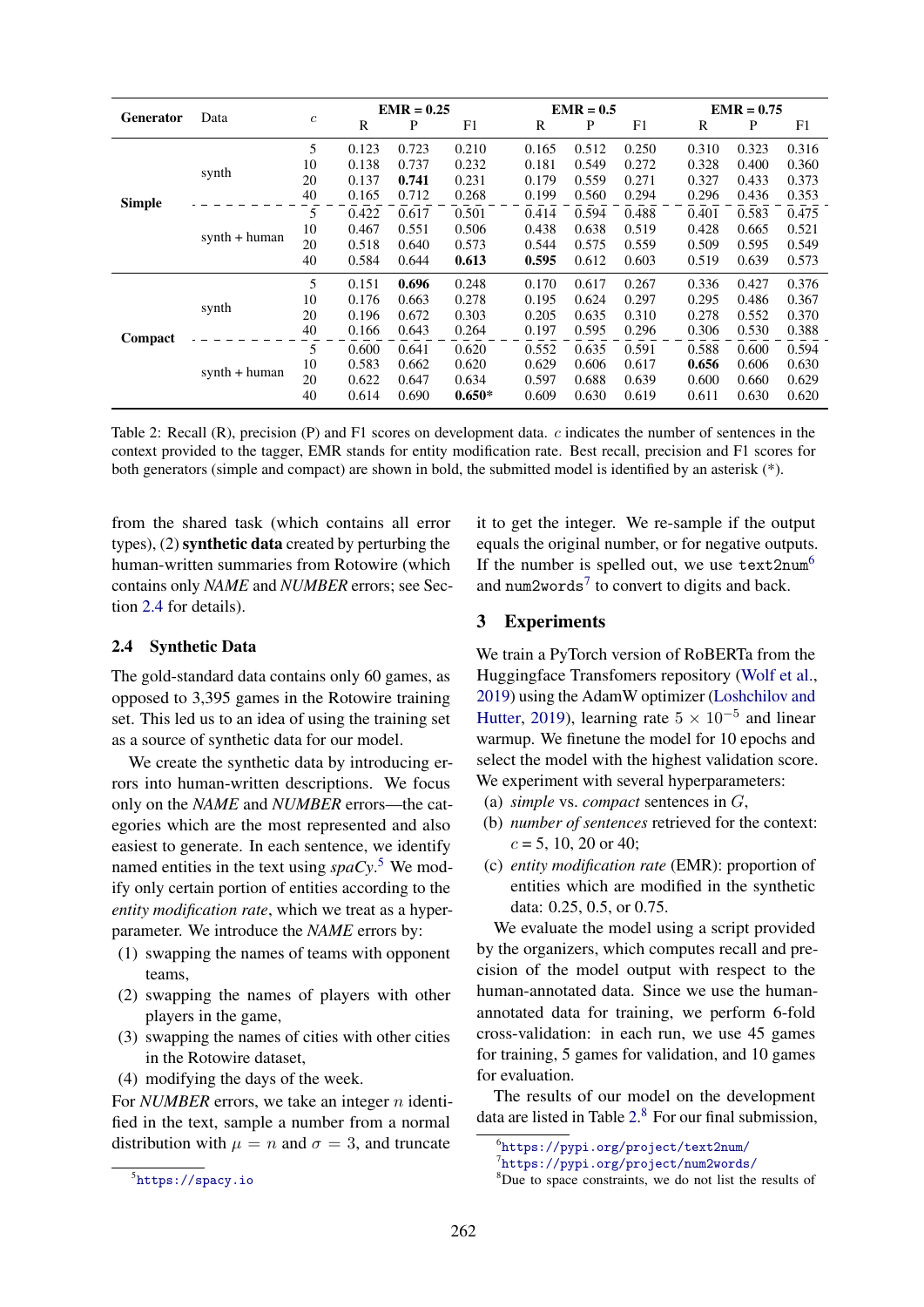<span id="page-4-0"></span>

|                      |       | <b>Mistake</b> | Token |       |  |
|----------------------|-------|----------------|-------|-------|--|
| <b>Error</b> Type    | R     | P              | R     | P     |  |
| <b>NAME</b>          | 0.750 | 0.846          | 0.759 | 0.862 |  |
| <b>NUMBER</b>        | 0.777 | 0.750          | 0.759 | 0.752 |  |
| <b>WORD</b>          | 0.514 | 0.483          | 0.465 | 0.529 |  |
| <b>CONTEXT</b>       | 0.000 |                | 0.000 |       |  |
| <b>NOT CHECKABLE</b> | 0.000 |                | 0.000 |       |  |
| <b>OTHER</b>         | 0.000 |                | 0.000 |       |  |
| Overall              | 0.691 | 0.756          | 0.550 | 0.769 |  |

Table 3: Results of our system on test data: recall (R) and precision (P) are shown for individual error types.

we selected the model with the best F1-score overall, which is 0.65 (61% recall and 69% precision). The model uses 40 compact sentences in context, 0.25 EMR and was trained on both synthetic and human-annotated data. However, note that the hyperparameters of the best models are quite varied. Although compact texts are generally helpful, there are also some well-performing models using simple templates only. A higher number of sentences in context may help to achieve better F1-score, but not always (the longer context is also sometimes cropped to fit the input). Using a higher EMR then generally leads to higher recall, suggesting that the model adapts to the base rate of errors.

#### 4 Results of our Charles-UPF submission

Table [3](#page-4-0) shows the results of our model on the official test data of the task, broken down by error types. The overall scores are higher than on the development set – test set recall is 0.691 (vs. 0.614 on the development set) and precision is 0.756 (vs. 0.690). The fact that we used the whole available human annotated data for training the final model may have contributed to the difference, but it is also possible that the test data was somewhat less challenging. We note that our model was able to identify only three types of errors (*NAME*, *NUM-BER*, *WORD*), having better results for the *NAME* and *NUMBER* errors. We believe the explanation is two-fold: the names and numbers are often found verbatim in the input data (and in our generated facts), which makes them easy to detect, and also the corresponding error types were the most represented in the training data. In contrast, the three error types which were not detected are much less represented in the training data and hard to detect in our setup.

#### 5 Discussion

Our Charles-UPF submission achieved the best results in the automatic metrics category, but there is still a gap with what humans can achieve, as shown by the Laval University submission's [\(Gar](#page-5-19)[neau and Lamontagne,](#page-5-19) [2021\)](#page-5-19) overall 0.841 recall and 0.879 precision. One way to improve our system would be to enrich the reference fact descriptions, by either inferring more information from the raw data, or by extracting additional data from external databases.<sup>[2](#page-1-3)</sup> Another option would be to add surrounding sentences to the context – this could help to resolve coreferences (e.g., if a player is referred to as *"He"*) and to detect the *CONTEXT* errors.

We also note that our approach requires the real system outputs manually annotated with errors in order to work well – using only synthetic data results in low recall (see Table [2\)](#page-3-4). However, we believe that more sophisticated techniques for creating the synthetic data could help to achieve same results with less human-annotated data. We also believe that our system is in general applicable to new games or seasons. The rule-based generator does not need any adapting, the vocabulary of both neural parts (context selector and error tagger) is based on subwords and thus also able to handle unseen player/team/city names. The model effectively learns to compare entities from the context and the evaluated sentence, the absolute values are thus less important than their agreements and differences.

# 6 Conclusion

We presented our system for detecting errors in generated descriptions of basketball matches. Our system can automatically classify the errors on token level, using a pretrained language model and textual description of data generated by a rule-based NLG system. Our system reached 0.691 recall and 0.756 precision on the test data, finishing first out of four automatic metric submissions in the INLG 2021 Accuracy Evaluation shared task.

### Acknowledgements

This work was supported by the Charles University projects GAUK 140320, SVV 260575, and PRIMUS/19/SCI/10, an Apple NLU Research Grant for Heriot-Watt University and Charles University, and by the European Commission via UPF under the H2020 program contract numbers 786731, 825079, 870930 and 952133.

model trained only on annotated data. The results were overall in the 0.3-0.5 range for both recall and precision, and no model was the best-performing one in terms of any metric.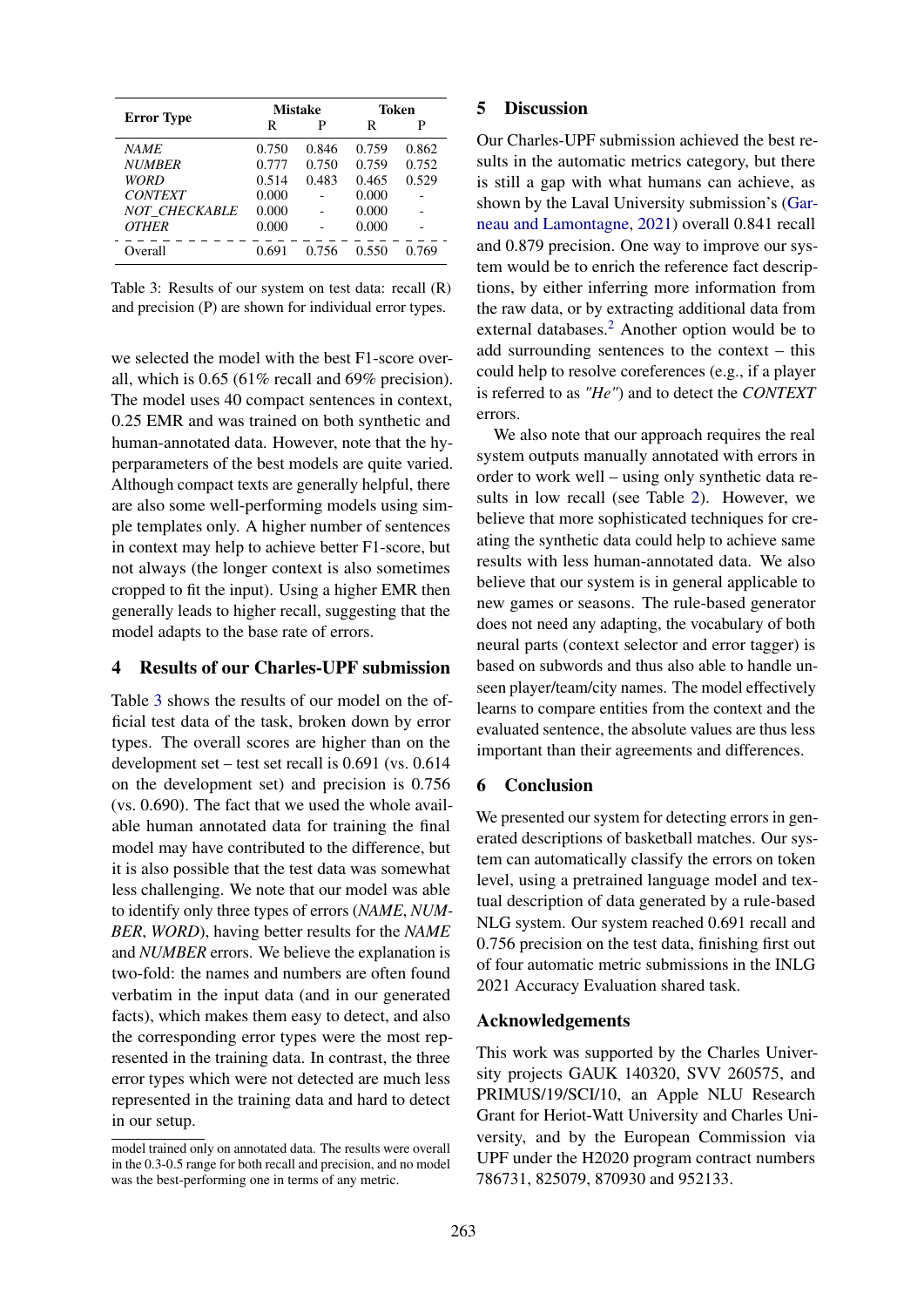#### References

- <span id="page-5-14"></span>Anya Belz, Simon Mille, and David M. Howcroft. 2020. [Disentangling the properties of human eval](https://www.aclweb.org/anthology/2020.inlg-1.24)[uation methods: A classification system to support](https://www.aclweb.org/anthology/2020.inlg-1.24) [comparability, meta-evaluation and reproducibility](https://www.aclweb.org/anthology/2020.inlg-1.24) [testing.](https://www.aclweb.org/anthology/2020.inlg-1.24) In *Proceedings of the 13th International Conference on Natural Language Generation*, pages 183–194, Dublin, Ireland. Association for Computational Linguistics.
- <span id="page-5-1"></span>Thiago Castro Ferreira, Claire Gardent, Nikolai Ilinykh, Chris van der Lee, Simon Mille, Diego Moussallem, and Anastasia Shimorina. 2020. [The](https://aclanthology.org/2020.webnlg-1.7) [2020 bilingual, bi-directional WebNLG+ shared](https://aclanthology.org/2020.webnlg-1.7) [task: Overview and evaluation results \(WebNLG+](https://aclanthology.org/2020.webnlg-1.7) [2020\).](https://aclanthology.org/2020.webnlg-1.7) In *Proceedings of the 3rd International Workshop on Natural Language Generation from the Semantic Web (WebNLG+)*, pages 55–76, Dublin, Ireland (Virtual).
- <span id="page-5-10"></span>Bhuwan Dhingra, Manaal Faruqui, Ankur Parikh, Ming-Wei Chang, Dipanjan Das, and William Cohen. 2019. [Handling divergent reference texts when](https://doi.org/10.18653/v1/P19-1483) [evaluating table-to-text generation.](https://doi.org/10.18653/v1/P19-1483) In *Proceedings of the 57th Annual Meeting of the Association for Computational Linguistics*, pages 4884–4895, Florence, Italy.
- <span id="page-5-12"></span>Ondřej Dušek, David M. Howcroft, and Verena Rieser. 2019. [Semantic noise matters for neural natural lan](https://doi.org/10.18653/v1/W19-8652)[guage generation.](https://doi.org/10.18653/v1/W19-8652) In *Proceedings of the 12th International Conference on Natural Language Generation*, pages 421–426, Tokyo, Japan. Association for Computational Linguistics.
- <span id="page-5-11"></span>Ondřej Dušek and Zdeněk Kasner. 2020. [Evaluating se](https://www.aclweb.org/anthology/2020.inlg-1.19)[mantic accuracy of data-to-text generation with nat](https://www.aclweb.org/anthology/2020.inlg-1.19)[ural language inference.](https://www.aclweb.org/anthology/2020.inlg-1.19) In *Proceedings of the 13th International Conference on Natural Language Generation*, pages 131–137, Dublin, Ireland. Association for Computational Linguistics.
- <span id="page-5-6"></span>Ondřej Dušek, Jekaterina Novikova, and Verena Rieser. 2020. [Evaluating the State-of-the-Art of End-to-End](https://doi.org/10.1016/j.csl.2019.06.009) [Natural Language Generation: The E2E NLG Chal](https://doi.org/10.1016/j.csl.2019.06.009)[lenge.](https://doi.org/10.1016/j.csl.2019.06.009) *Computer Speech & Language*, 59:123–156. ArXiv: 1901.07931.
- <span id="page-5-3"></span>Katia Filippova. 2020. [Controlled hallucinations:](https://doi.org/10.18653/v1/2020.findings-emnlp.76) [Learning to generate faithfully from noisy data.](https://doi.org/10.18653/v1/2020.findings-emnlp.76) In *Findings of the Association for Computational Linguistics: EMNLP 2020*, pages 864–870.
- <span id="page-5-19"></span>Nicolas Garneau and Luc Lamontagne. 2021. Shared task in evaluating accuracy: Leveraging preannotations in the validation process. In *Proceedings of the 14th International Conference on Natural Language Generation*, Aberdeen, Scotland, UK.
- <span id="page-5-2"></span>Hamza Harkous, Isabel Groves, and Amir Saffari. 2020. [Have your text and use it too! end-to-end neural](https://doi.org/10.18653/v1/2020.coling-main.218) [data-to-text generation with semantic fidelity.](https://doi.org/10.18653/v1/2020.coling-main.218) In *Proceedings of the 28th International Conference on Computational Linguistics*, pages 2410–2424.
- <span id="page-5-0"></span>Mihir Kale and Abhinav Rastogi. 2020. [Text-to-text](https://aclanthology.org/2020.inlg-1.14) [pre-training for data-to-text tasks.](https://aclanthology.org/2020.inlg-1.14) In *Proceedings of the 13th International Conference on Natural Language Generation*, pages 97–102.
- <span id="page-5-17"></span>Youngwoo Kim, Myungha Jang, and James Allan. 2020. [Explaining text matching on neural natural](https://doi.org/10.1145/3418052) [language inference.](https://doi.org/10.1145/3418052) *ACM Transactions on Information Systems (TOIS)*, 38(4):1–23.
- <span id="page-5-4"></span>Guy Lapalme. 2020. [RDFjsRealB: a symbolic ap](https://aclanthology.org/2020.webnlg-1.16)[proach for generating text from RDF triples.](https://aclanthology.org/2020.webnlg-1.16) In *Proceedings of the 3rd International Workshop on Natural Language Generation from the Semantic Web (WebNLG+)*, pages 144–153, Dublin, Ireland (Virtual).
- <span id="page-5-8"></span>Alon Lavie and Abhaya Agarwal. 2007. [Meteor: An](https://www.aclweb.org/anthology/W07-0734) [Automatic Metric for MT Evaluation with High Lev](https://www.aclweb.org/anthology/W07-0734)[els of Correlation with Human Judgments.](https://www.aclweb.org/anthology/W07-0734) In *Proceedings of the Second Workshop on Statistical Machine Translation*, pages 228–231.
- <span id="page-5-13"></span>Chris van der Lee, Albert Gatt, Emiel van Miltenburg, Sander Wubben, and Emiel Krahmer. 2019. [Best](https://doi.org/10.18653/v1/W19-8643) [practices for the human evaluation of automatically](https://doi.org/10.18653/v1/W19-8643) [generated text.](https://doi.org/10.18653/v1/W19-8643) In *Proceedings of the 12th International Conference on Natural Language Generation*, pages 355–368, Tokyo, Japan. Association for Computational Linguistics.
- <span id="page-5-16"></span>Peiguang Li, Hongfeng Yu, Wenkai Zhang, Guangluan Xu, and Xian Sun. 2020. [SA-NLI: A supervised at](https://doi.org/10.1016/j.neucom.2020.03.092)[tention based framework for natural language infer](https://doi.org/10.1016/j.neucom.2020.03.092)[ence.](https://doi.org/10.1016/j.neucom.2020.03.092) *Neurocomputing*, 407:72–82.
- <span id="page-5-15"></span>Yinhan Liu, Myle Ott, Naman Goyal, Jingfei Du, Mandar Joshi, Danqi Chen, Omer Levy, Mike Lewis, Luke Zettlemoyer, and Veselin Stoyanov. 2019. [RoBERTa: A Robustly Optimized BERT Pretrain](http://arxiv.org/abs/1907.11692)[ing Approach.](http://arxiv.org/abs/1907.11692) *arXiv preprint arXiv:1907.11692*.
- <span id="page-5-18"></span>Ilya Loshchilov and Frank Hutter. 2019. [Fixing weight](https://openreview.net/forum?id=Bkg6RiCqY7) [decay regularization in Adam.](https://openreview.net/forum?id=Bkg6RiCqY7) In *International Conference on Learning Representations (ICLR)*, New Orleans, LA, USA.
- <span id="page-5-5"></span>Simon Mille, Stamatia Dasiopoulou, Beatriz Fisas, and Leo Wanner. 2019. [Teaching FORGe to verbalize](https://doi.org/10.18653/v1/W19-8659) [DBpedia properties in Spanish.](https://doi.org/10.18653/v1/W19-8659) In *Proceedings of the 12th International Conference on Natural Language Generation*, pages 473–483, Tokyo, Japan. Association for Computational Linguistics.
- <span id="page-5-9"></span>Jekaterina Novikova, Ondřej Dušek, Amanda Cercas Curry, and Verena Rieser. 2017. [Why we need](https://doi.org/10.18653/v1/D17-1238) [new evaluation metrics for NLG.](https://doi.org/10.18653/v1/D17-1238) In *Proceedings of the 2017 Conference on Empirical Methods in Natural Language Processing*, pages 2241–2252, Copenhagen, Denmark.
- <span id="page-5-7"></span>Kishore Papineni, Salim Roukos, Todd Ward, and Wei-Jing Zhu. 2002. [BLEU: a method for automatic eval](https://www.aclweb.org/anthology/P02-1040)[uation of machine translation.](https://www.aclweb.org/anthology/P02-1040) In *Proceedings of the 40th annual meeting of the Association for Computational Linguistics*, pages 311–318, Philadelphia, PA, USA.